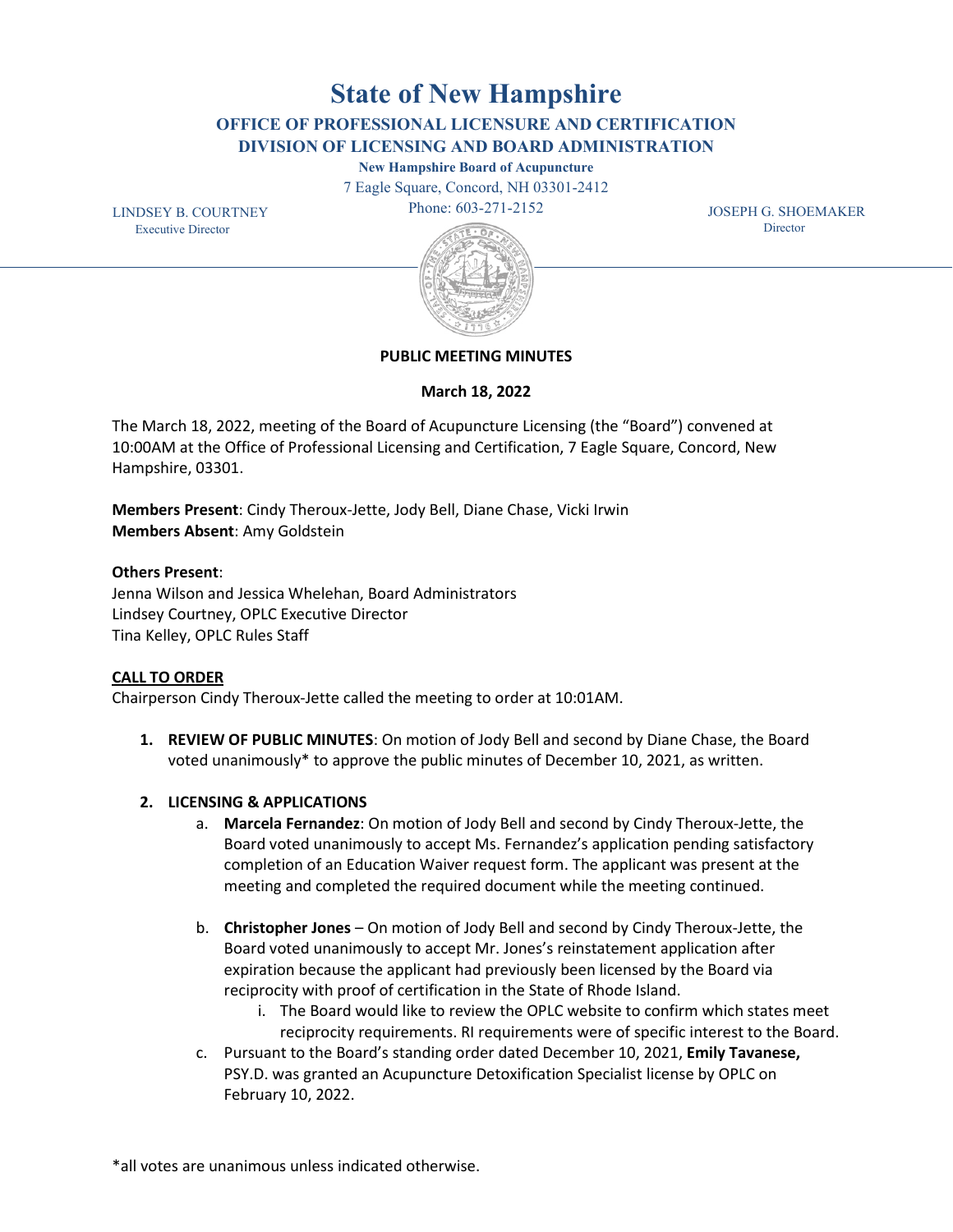## **3. NEW BUSINESS**

- a. **Standing Order on insufficient fund fees**: On motion of Cindy Theroux-Jette and second by Jody Bell, the Board voted to accept and endorse the standing order proposed by OPLC Licensing regarding the process to collect fees for failed or canceled payments.
- b. **Executive Lindsey Courtney** stopped by the meeting to discuss the pending legislation affecting the Board. House ED&A committee has been suggesting that Board add alternate members to assist with quorum issues. She is not in favor of it because it sometimes results in members becoming disengaged or personality conflicts on the Board may drive members away; also, adding members also doesn't always fix a quorum problem. The Board discussed that meeting quorum has not been a problem for them in the past and they are not interested in pursing adding alternates to the Board. On motion of Cindy Theroux-Jette and second by Jody Bell, the Board voted to oppose changing the composition of the Board with the option to compromise and allow for prior Board members to participate in Hearings or other proceedings when a quorum can't be met due to recusals.

## **ADMINISTRATIVE RULES**

- 2. **The Board worked with Tina Kelley, OPLC Rules staff on initial proposals of** Acp 300 Acp 600.
	- a. Tina Kelley suggested removing the embedded **education wavier form** from the application form so that it can be used and referenced independently. The Board concurred and would like to review revised draft rules and forms to reflect that change.
	- b. Tina Kelley advised that she will re-work Acp 304.02 and provide a revised draft to the Board.
	- c. On motion of Cindy Theroux-Jette and second by Jody Bell, the Board voted to add 2 additional Board meetings to work primarily on Administrative rules, but will hear other matters if necessary. The 2 additional meeting dates are 4/22/22 and 5/13/22.

**RECESS:** At 12:21PM Cindy Theroux-Jette announced that the Board was in recess for 30 minutes. The Board resumed public session at 12:50PM.

### 3. **OLD BUSINESS:**

- a. SB282 & HB1192 (duplicate) statuses were discussed.
- b. b. SB290 related to Auriculotherapy: On motion of Cindy Theroux-Jette and second by Dianne Chase, the Board voted to allow Cindy Theroux-Jette to send written testimony representing the position of the Board to the Senate ED&A committee. A copy will also be sent to Lindsey Courtney.

### 4. **CORRESPONDENCE:**

- a. Molly Cooke inquiry about education requirements: The Board indicated that it cannot make a licensure decision without a complete application for licensure to review. Ms. Cooke will be contacted to notify her that the Board will review her transcripts for licensure requirements when she submits a completed application.
- b. Kathryn Twombly inquiry about Good Faith Estimates and Administrator response: Informational only. No Board action required.